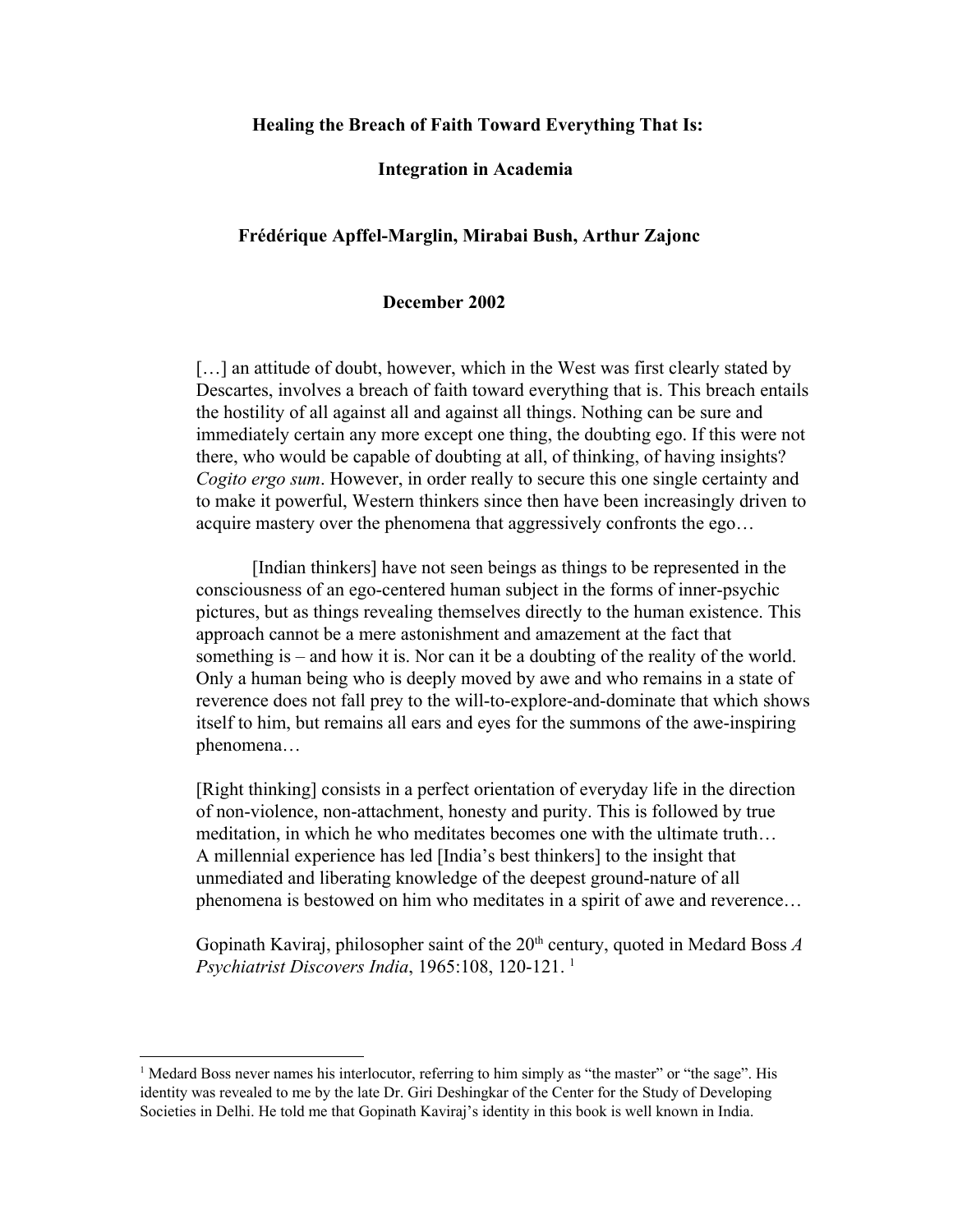### **Introduction**

The modern paradigm of knowledge, formulated in the 17<sup>th</sup> century, was explicitly described by both Francis Bacon and René Descartes as one that would deliver mastery and control of the world: knowledge as power. A knowledge well suited to the emergence around that time of an ever expanding market economy and to the beginnings of conquest and colonization. A knowledge, as James Scott has argued in his book *Seeing* Like a State<sup>2</sup> also functional to the then emerging centralized Nation-State, with its need to survey the nation form a centralized vantage point. This way of knowing did lead to the conquest of the world, both human and more-than-human. But this breach of faith towards everything that is has also led to deep alienation, meaninglessness and despair. The manifestation of these in the United States takes ever more frightening forms. The most disturbing are the bursts of deadly violence in schools, the steadily lowering age of suicide with children as young as five being reported, the epidemic proportion of addictive behavior of all kinds and the global environmental crisis. What is happening to people and to the rest of the world is of a piece, although such a perspective is not commonly taken. The more-than-human world, along with a good part of the human world, are sick. It is only in a worldview in which there is a "breach of faith towards everything that is" that this correlation becomes obscured.

The crisis that at present is most visible and uppermost in people's mind in this country is that of the threat of exterior terrorism. One important aspect of that crisis

<sup>2</sup> James C. Scott *Seeing Like a State: How certain schemes to improve the human condition have failed* ; Yale University Press, 1998.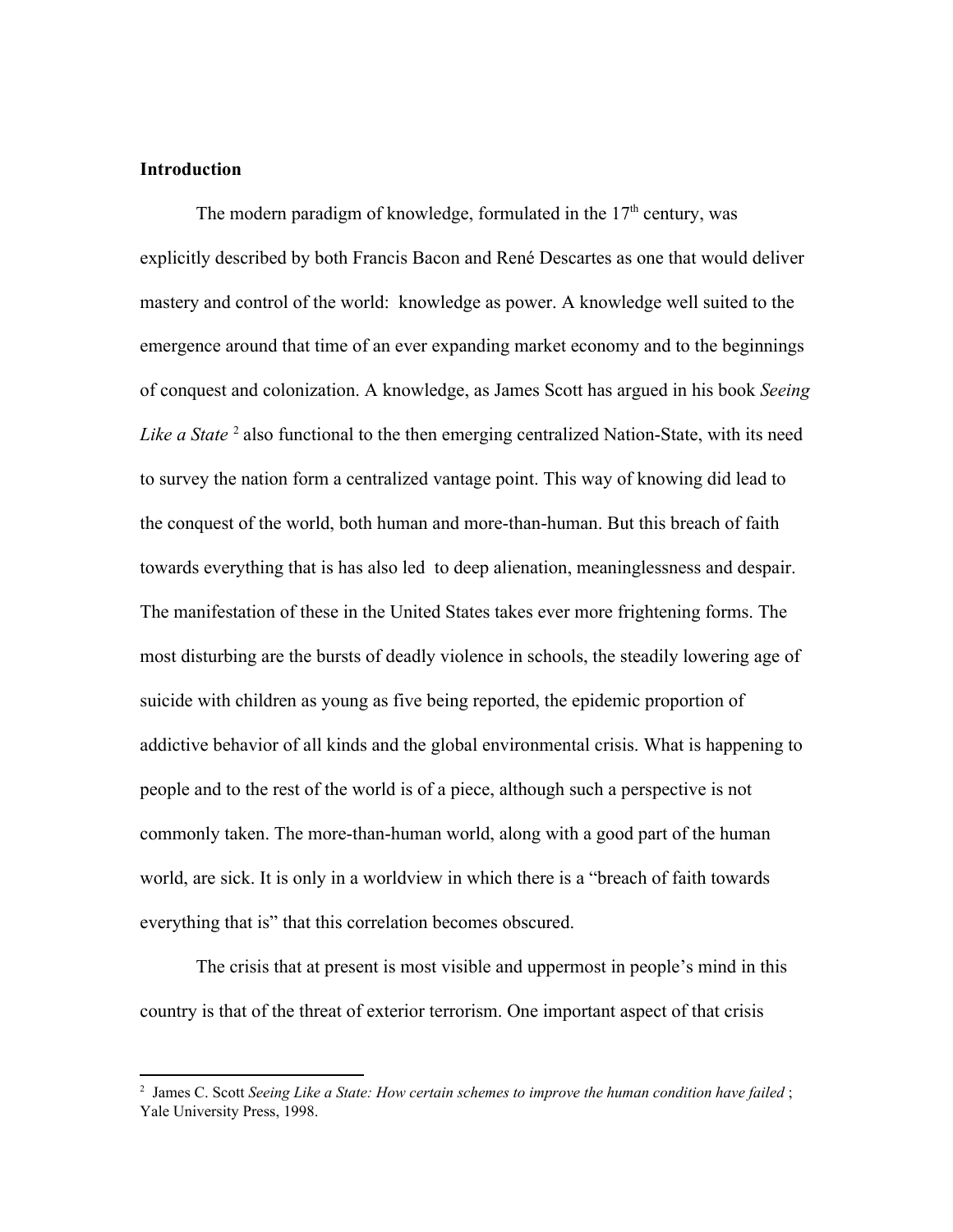seems to be the failure of a genuinely pluralistic worldview and ways of knowing. The fundamentalist terrorists mirror the modernist claim to certainty that is the legacy of the scientific revolution. The claim to certainty is not made in a religious idiom since one of its core characteristics is precisely that it lies outside the domain of religion. It is just this separation which eventually made possible a pluralistic legislation protecting the freedom of religious expression. However, the fact that freedom of religious expression is protected in the United States does not at all mean that there exists a pluralism in the domain of knowledge. The two domains – that of knowledge and that of religion - are seen as "non overlapping magisteria" (NOMA) to use Stephen Jay Gould's memorable phrase. But to the terrorists, this distinction seems to vanish.

From the secular domain of knowledge has emerged ways of doing, thinking, and being that are overrunning the world in the name of "progress". Progress grows out of the applications of scientific discoveries and are thus understood, by definition, as not cultural or religious and thus good for everyone. However, this "progress" does in fact deeply affect people's view of what life is about, their view of morality, faith, and reality.  $3$  And thus, inevitably, everyone does not agree to the supposedly self-evident goodness of this progress that is overtaking the world. Furthermore, as Gopinath Kaviraj's excerpt indicates, not everyone has the same view of what knowledge consists of. In particular, no society except the modern Western one, seems to have separated knowledge from

<sup>&</sup>lt;sup>3</sup> A group of us have argued this point over several books that emerged from a trans-disciplinary international collaboration over a period of several years. See F Apffel-Marglin  $&$  S.A. Marglin eds. *Dominating Knowledge: Culture, Development and Resistance* OUP Clarendon, 1990. Tariq Banuri & F. ApffelMarglin *Who Will Save the Forests? Knowledge, Development and the Environmental Crisis.* Zed Books, 1993. F. ApffelMarglin & S.A. Marglin eds. *Decolonizing Knowledge: From Development to Dialogue*, OUP Clarendon, 1996. F. ApffelMarglin with PRATEC *The Spirit of Regeneration: Andean culture confronting Western notions of development* Zed Books, 1998.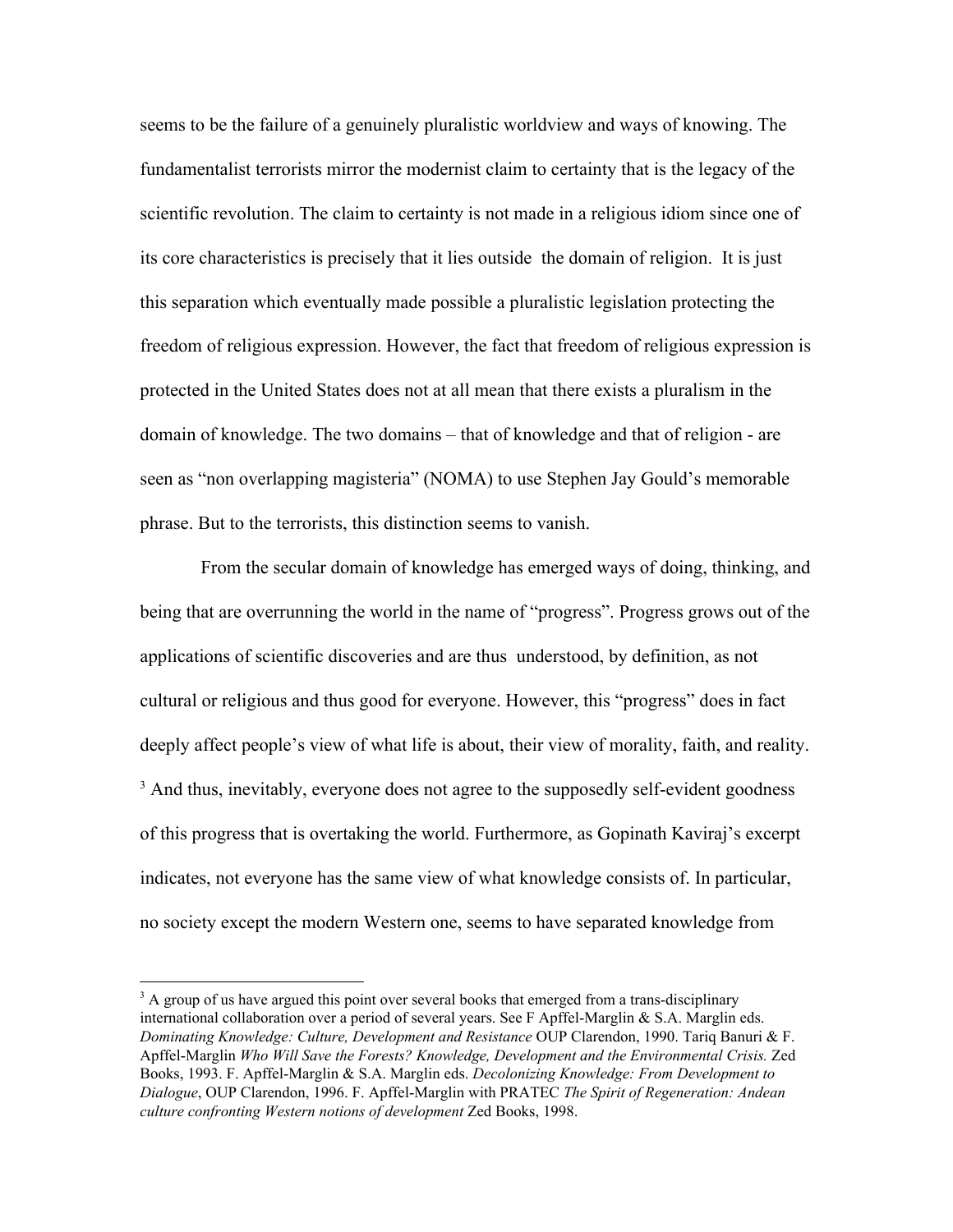morality, culture, and spirituality, in other words, to have separated knowledge from wisdom. The Indian example chosen for the epigraph is in this sense rather representative of non Western attitudes towards knowledge.

The Chinese understanding of knowledge is also very different from the modern Western one. The object of knowledge for the Chinese was to find out the Tao of Heaven in order to be able to go along with it, to live according to the  $Tao<sup>4</sup>$  In other words the Chinese, like the Indians, did not have our "breach of faith towards everything that is" and did not separate morality and spirituality from the pursuit of knowledge. What they were after is wisdom rather than purely intellectual knowledge for its own sake. According to Jatinder Bajaj, who reviews Joseph Needham's argument as to why the Chinese did not have a scientific revolution, even though the Chinese were more advanced technologically in the  $15<sup>th</sup>$  and  $16<sup>th</sup>$  century than Europe, is because they never developed a NOMA type of arrangement. They also never invented a breach of faith towards everything that is.

The issue goes deeper than the fact that spreading "progress" to ever wider groups of people affects their ways of life and their sense of morality. "Progress", those benefits from the application of scientific discoveries, is not in itself a neutral vehicle. Or rather the knowledge itself, in spite of the ideology of neutrality and freedom from values attached to it, in fact carries within itself a particular ethic. Terrorists and other critics of modern Western hegemony seem to react to the felt impact of this implicit ethic even if

<sup>&</sup>lt;sup>4</sup> Jatinder K. Bajaj "Francis Bacon, the First Philosopher of Modern Science: A Non-Western View" in Ashis Nandy ed. *Science, Hegemony, and Violence: A Requiem for Modernity*, OUP, Delhi, Bombay, Calcutta, Madras 1988:57-58.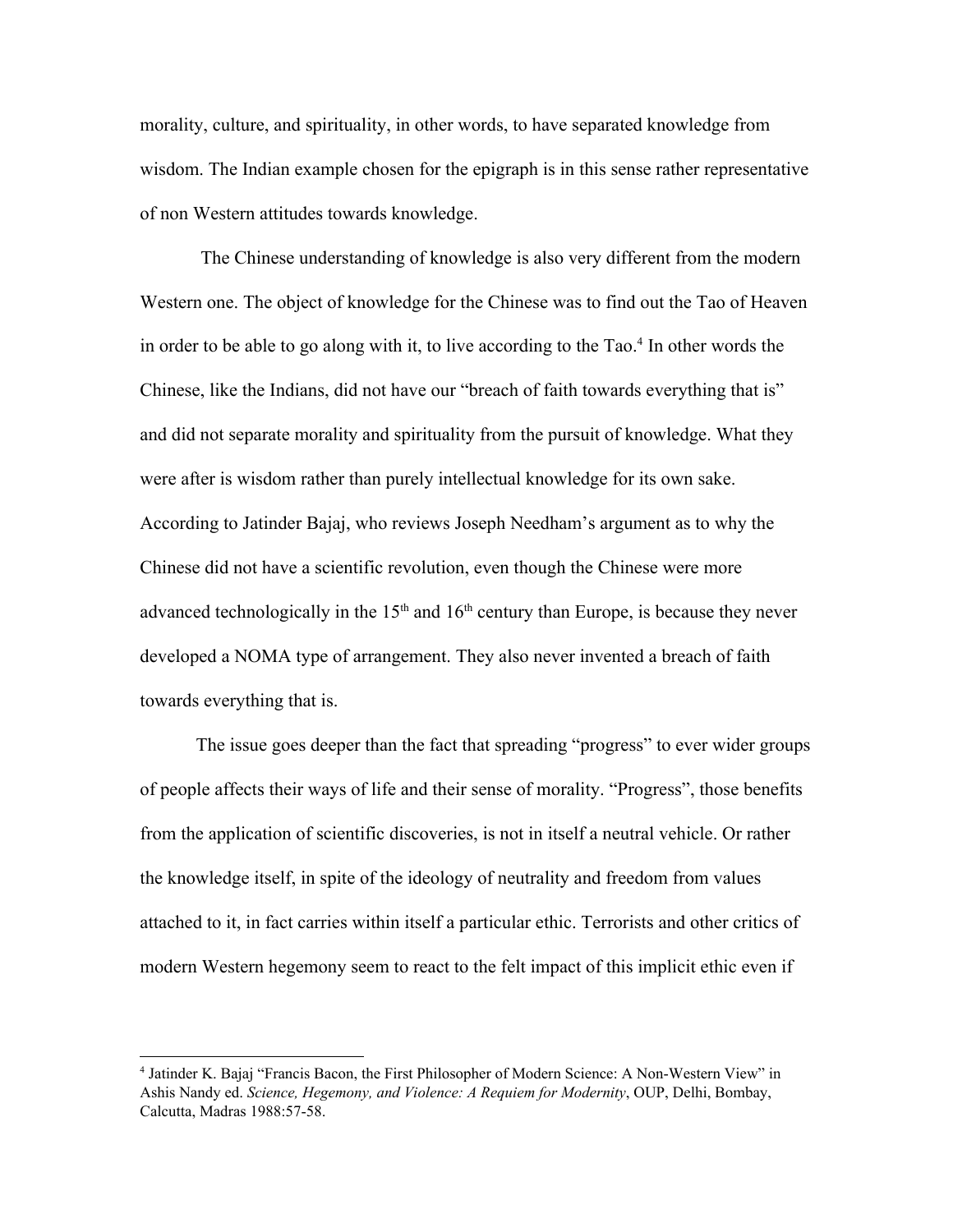they do not typically articulate it. This supposedly objective, value-free and secular knowledge ends up being, despite claims to the contrary, an ethic.

As Parker Palmer has argued, "the images of the knower, the known, and their relationship are formative in the way an educated person not only thinks but acts… the relation of the knower to the known becomes the relation of the living self to the larger world… our epistemology is quietly transformed into our ethic." The ontological gulf between the knower and the known, this breach of faith between the two, leads to a way of life in which the known is controlled, mastered, used for one's benefit. In the following quote, Palmer seems to echo some of Gopinath Kaviraj's sentiments. This is what Palmer says about the word "objective':

The Latin root of "objective" means to 'put against, to oppose'. In German its literal translation is 'standing-over-against-ness'. This image uncovers another quality of modern knowledge: it puts us in an adversary relationship with each other and our world. We seek knowledge in order to resist chaos, to rearrange reality, or to alter the constructions others have made. We value knowledge that enables us to coerce the world into meeting our needs – no matter how much violence we must do. Thus our knowledge of the atom has brought us into opposition to the ecology of the earth, to the welfare of society, to the survival of the human species itself. Objective knowledge has unwittingly fulfilled its root meaning: it has made us adversaries of ourselves.<sup>5</sup>

Our government's response to the exterior terrorists is in keeping with this ethic:

more coercion, more violence in order to bring about the desired result. It seems

incapable of seeing with the eyes of those who are on the receiving end of this adversarial

and violent epistemology-cum-ethics that has come to pervade the culture of modernity.

Faced with the extremism of both the internal terrorism of kids using guns to kill

their comrades and teachers in schools and with exterior terrorism, one senses an extreme

<sup>5</sup> Parker Palmer *To Know as we are Known: Education as a Spiritual Journey* Harper & Collins Paperback Edition 1993:23.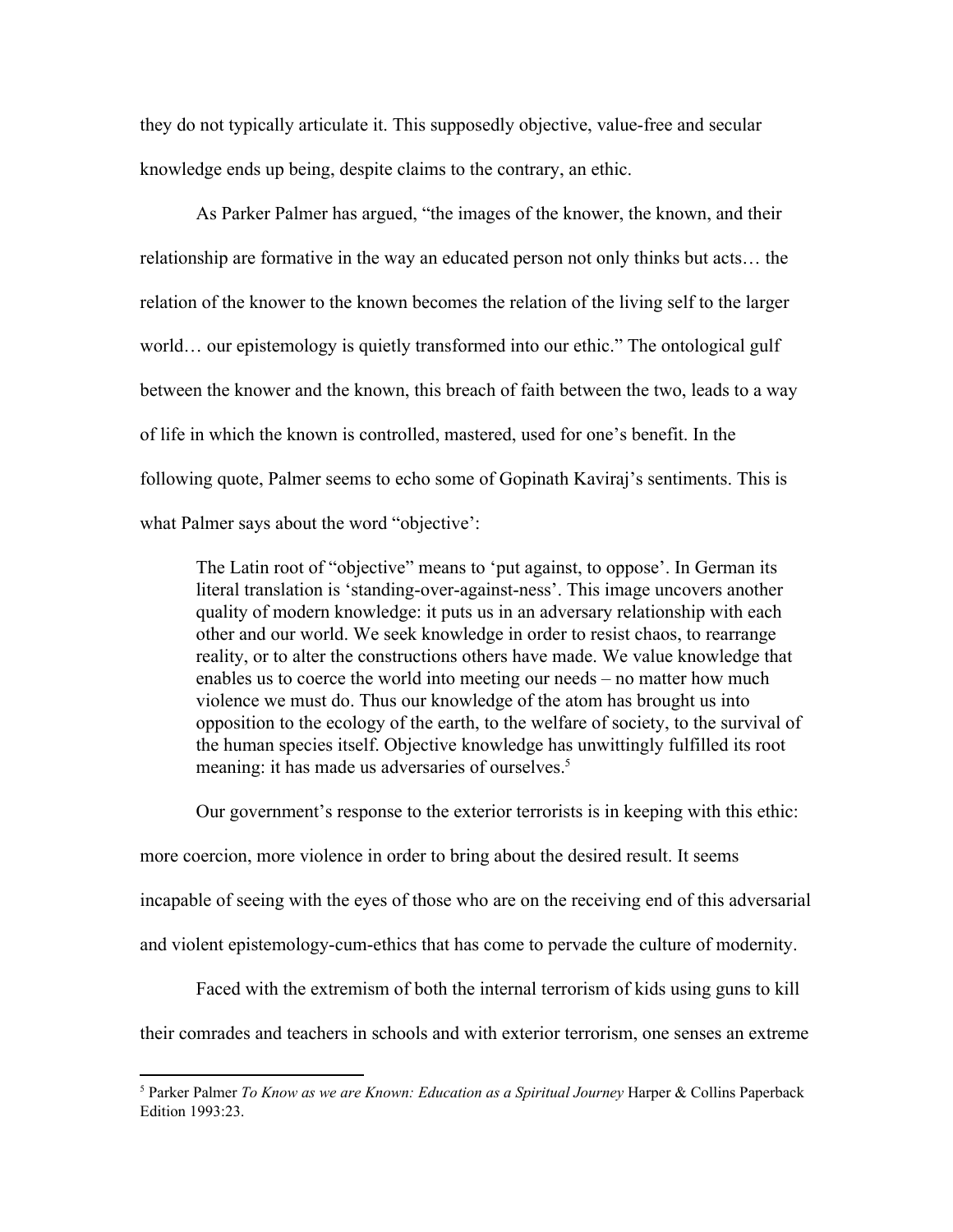helplessness and frustration on the part of both these groups. Because of asymmetries of power and voice in both situations, the fact that what is offered to one as positive, neutral and to be emulated is instead experienced as violent, dominating and alienating does not become audible and visible. However, conversation and dialogue are forestalled not only by asymmetries of power but also, we would argue, by the claim to certainty, a certainty constitutively separated from values and aesthetics. In other words, the implicit ethic of aggression and violence embedded in modern epistemology is denied and thus cannot be addressed. Terrorism, both interior and exterior, is of course the limiting and exceptional case. The vast majority of people react with a variety of self-destructive behaviors. This is particularly evident on college campuses where an epidemic of eating and other addictive disorders has been going on.

Fortunately, violence toward others or toward oneself has not been the only response. These crisis times have also given rise to a great burst of creative responses of all kinds. A growing number of people are turning to a great variety of spiritual practices such as meditation, yoga, or other forms of centering and integrating. These are far from being included in campuses' curricula, but they are emerging here and there. These practices are still overwhelmingly conceived of as outside the knowledge domain. They are generally understood as means toward a greater psychological and physical health. They are definitely that. We would argue, however, that such practices need to become an integral and necessary part of the pursuit of a new understanding of knowledge, one that seeks wisdom rather than certain knowledge.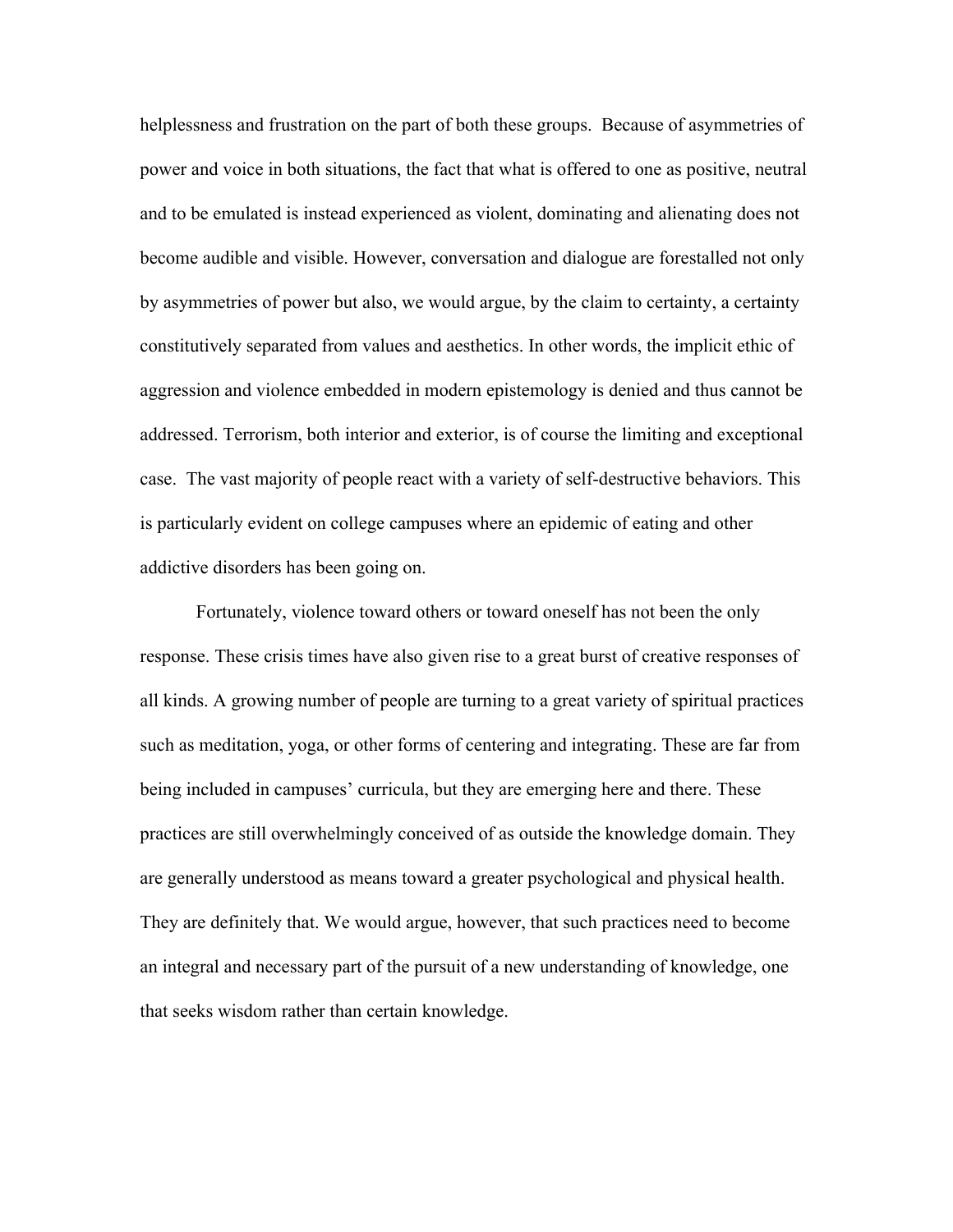The new knowledge created in the  $17<sup>th</sup>$  century has delivered enormous technological, intellectual, economic, and political power to the modern West. We seem to be collectively drunk on or addicted to such power. But, as we argued above, this power comes at a terrible price in terms of individual, social and environmental balance. Literally, we, and the world are falling apart. We need to overcome the view that these deleterious consequences are side effects that can be taken care of by more of the same medicine. We need to overcome the too quick response of the "technological fix". We need to go to the root of the issue. Nothing short of this will enable us to make visible the built-in nature of these consequences.

Such an endeavor needs to be undertaken in several different forms. We will highlight only three of these. **Part 1**. A new look at the history of the search for and creation of noon-religious certainty in  $16<sup>th</sup>$  and  $17<sup>th</sup>$  centuries Western Europe. This will enable us to see that the separation between values and facts, knower and known, was a successful answer to very real dilemmas of the time. At the time the problem of certainty was also a political problem of stability. This in turn will make clear that the exigencies of our times are radically different and require a radically different approach to knowledge, one that seeks wisdom rather than knowledge.<sup>6</sup> One that heals the breach of faith toward everything that is. One that integrates the heart, the mind and the spirit. **Part 2**. A new look at the bracketing of the self in inquiry, required by objectivity and the

breach of faith. Healing this breach means that the self is implicated in inquiry and cannot be bracketed or erased. The recovery of the self in inquiry requires the cultivation of a

<sup>6</sup> On this need see Nicholas Maxwell *From Knowledge to Wisdom: A Revolution in the Aims and Methods of Science*, Oxford: Basil Blackwell; 1984.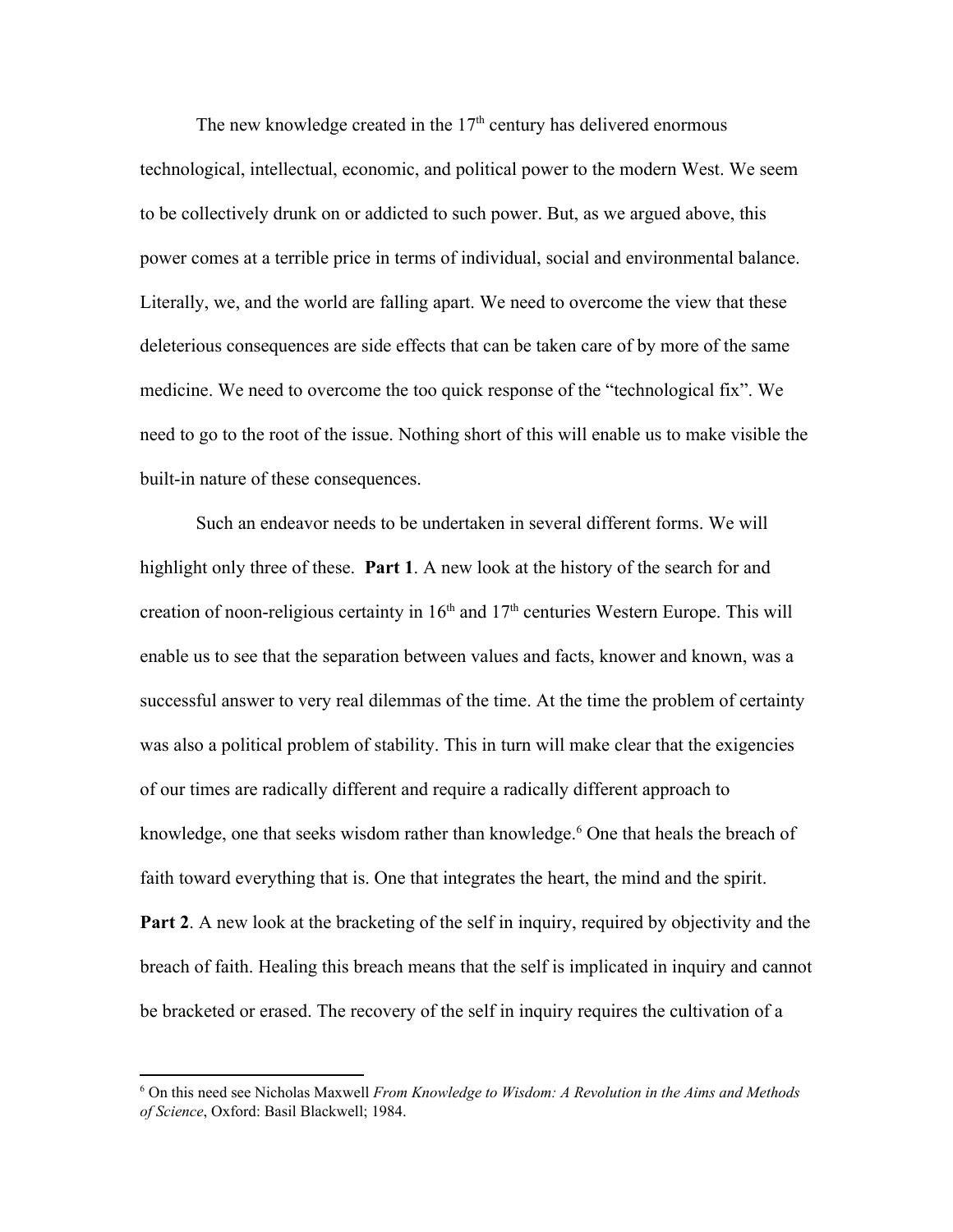certain type of self: the non-violent, non-attached, honest, integrated self. Such cultivation requires a discipline of praxis, such as meditation. It cannot be attained through purely intellectual means since it is not essentially a thinking but a being and a doing. Only thus can knowledge be transformed into wisdom.

**Part 3**. An attempt to sketch the contours of a new

epistemology-cum-ontology-cum-ethics through drawing out the philosophical and spiritual implications of the most recent developments in physics.

# **Part I: Science as a cultural construct; a historical overview.**

Modern science emerged in its final form in the latter half of the  $17<sup>th</sup>$  century in Western Europe as the most convincing response to the loss of certainty brought about by the explosion of new spiritual-cum-epistemological movements in the Renaissance as well as by the event of the Reformation and its aftermath. The response was at once epistemological and political and it was successful. The politico-religious events of the period of the Renaissance and Reformation gave rise to a new cultural map, the cultural map of modernity.

The Renaissance saw the influx of ancient Greek, Latin, Arabic and Jewish texts. It was a time of increased long distance trade and of the dissolution of the feudal manorial system. It gave rise to a burst of new ideas and new movements and most importantly to the Reformation. As long as these ideas were restricted to small elite groups, it did not create major social dislocations. This changed with the Reformation and the echo it found among the powerful as well as other classes. The sixteenth century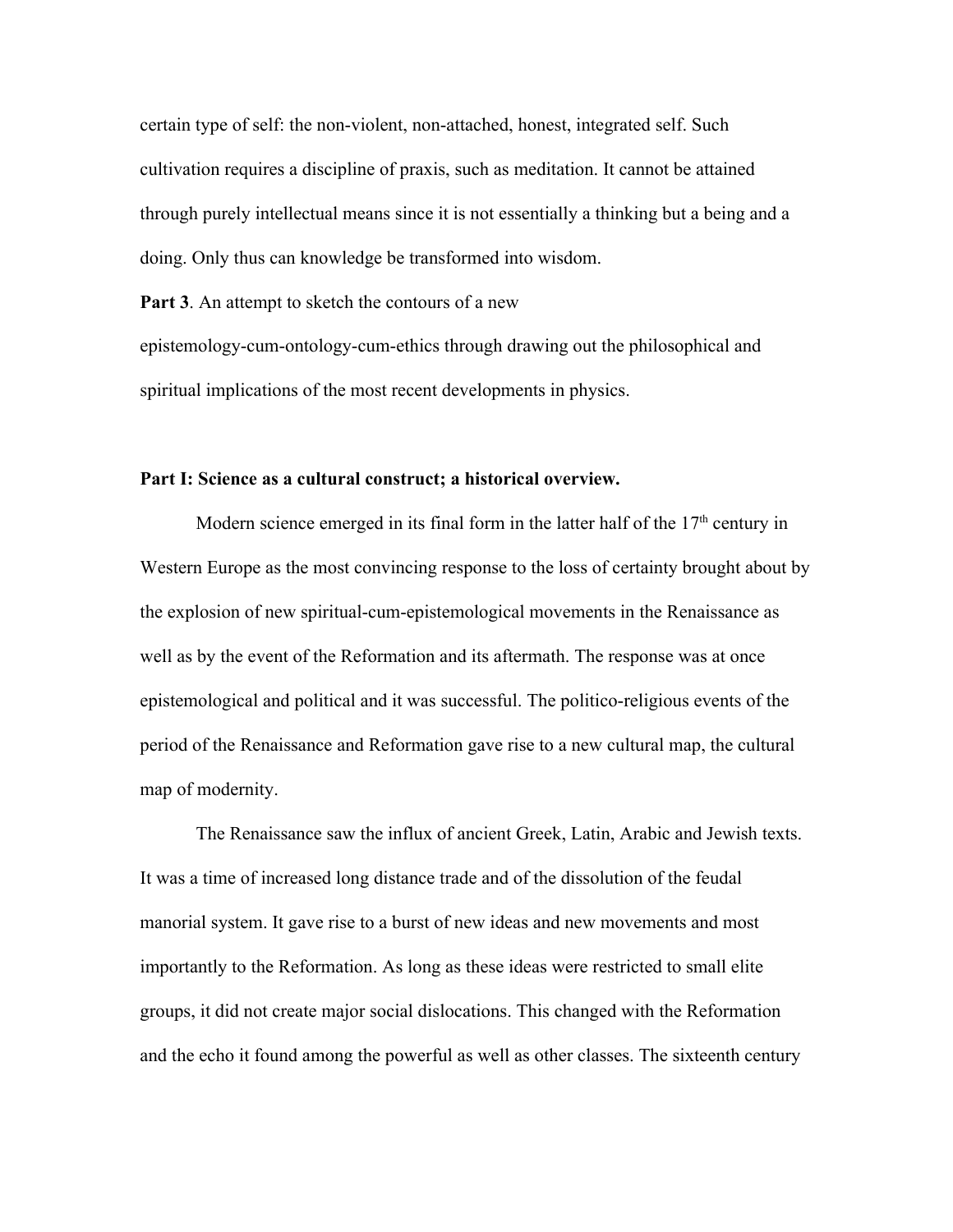saw no less than eight bloody civil wars in France between the protestant Huguenots and the Catholics as well as major religious conflicts in England.<sup>7</sup> The voice of the Renaissance Humanists as well as that of the more pluralistically inclined occult philosophers was drowned by the fury of both Protestants and Catholics as well as the raging fires of the witch-hunts. As historian Mack Holt has argued, Huguenots were seen as a cancer and a rot in society and they had to be not only exterminated but humiliated and their spaces purified by fire and water. Holt quotes a doctor from the Sorbonne, Jean de la Vacquerie on religion and schism writing in 1560:

Religion is the primary and principal foundation of all order, and the bourgeois and citizens are more bound together and united by it than by their trade in merchandise, the communication of laws, or anything else in a civil society…and that there is never more trouble or a greater tempest in a commonwealth than when there is some schism or dissension concerning the issue of religion there…The Huguenots have always been the mortal enemies of kings and great nobles…and by their false doctrines they have often incited their subjects to rebel against them, and to forsake the obedience, the recognition, and even the respect they owe to their masters and seigneurs.<sup>8</sup>

The St Batholomew's massacres of 1572 saw the populace in Paris and later in many provincial towns respond to the court's assassination of the Huguenot entourage of Henri of Navarre at his wedding by savagely falling upon Huguenot men, women and children, mutilating their bodies and burning their houses. This massacre is perhaps the most well known, but unfortunately not the only one. Lethal fury was shared on both sides, each considering the other heretic. In this series of civil wars, both sides sought and received

<sup>7</sup> I will restrict myself here principally to the French case since I am more familiar with it. F.A.M.

<sup>8</sup> Jean de la Vacquerie *Catholique remonstrance aux Roys et princes Chrestiens, a tous magistrats & Gouverneurs de républiques* (Paris: Claude Fremy, 1560:23,30) quoted in Mack P. Holt *The French Wars of Religion, 15621629.* CUP 1995:44.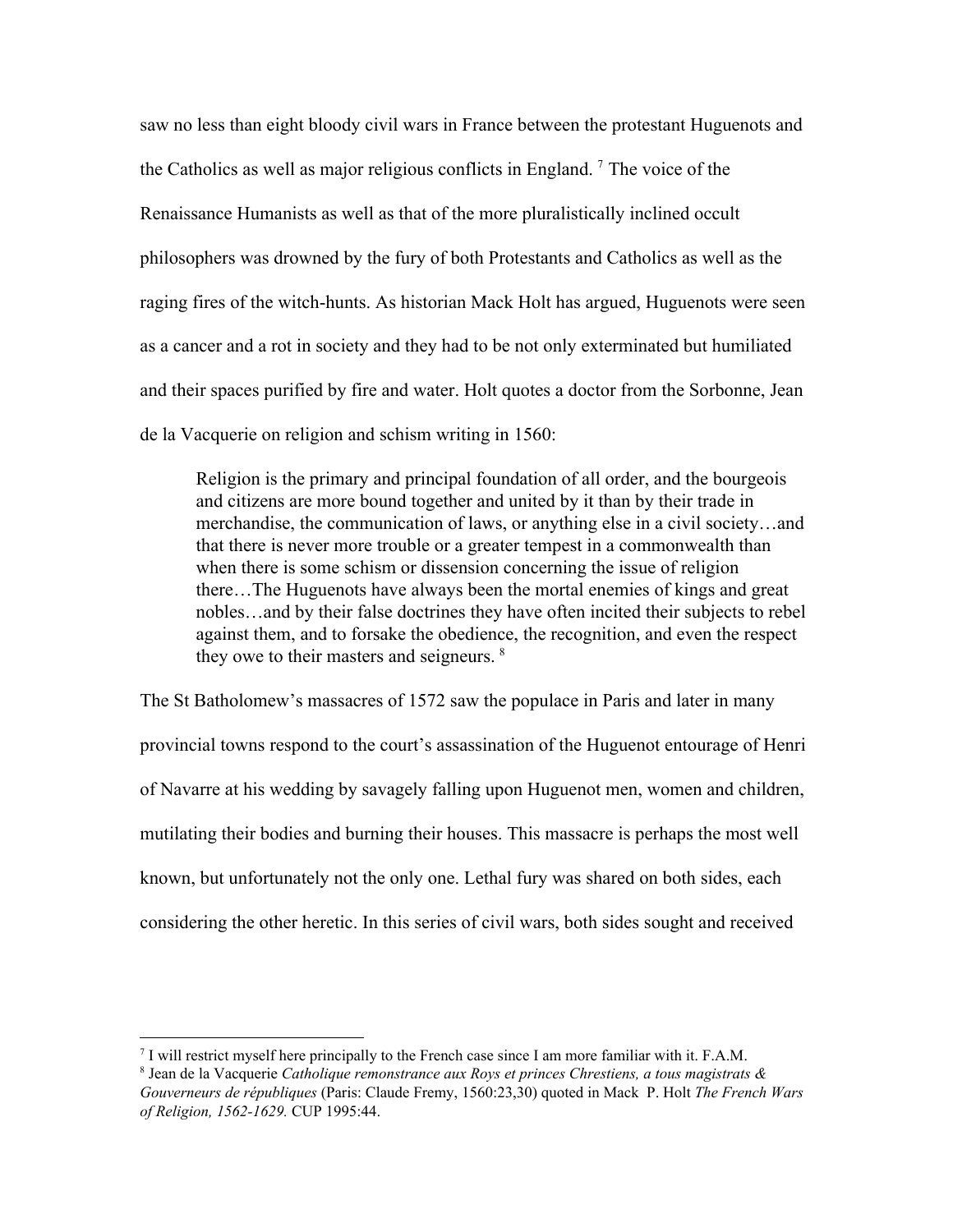support internationally. Eventually, this conflict and similar ones in other parts of Europe, erupted into a full scale international conflict, the thirty years war from 1618 to 1648.

Huguenots questioned publicly the right of an unjust king to rule, arguing that the people ultimately were the source of the king's power and not God and the Church. The king's coronation, the *sacre*, was a ritual that transformed him into a God-King and a priest and made his person inviolate and able to perform miracles such as curing through touch. The oil used for the *sacre* was in the bishop of Rheims' custody. Thus French Kingship was intimately tied to the Church even though it had won a measure of autonomy in its powers to appoint bishops, archbishops and other church figures, resulting in what is known as Gallican kingship. The Huguenots were thus accused of *lese majesté*, a crime of enormous proportions, at once political and religious.

What the quote from Jean de la Vacquerie underlines is that polity and religion were one. For the polity to be unified, the religion had to also be. This had been the case in France and other European countries for centuries. The Church furthermore had had a monopoly on knowledge all along, the Cathedral Schools of the  $12<sup>th</sup>$  and  $13<sup>th</sup>$  century and the Universities that followed them, all being Church establishments.<sup>9</sup>

The culture that eventually gave rise to modern science grew in the fertile, albeit unstable, soil of Renaissance Europe. The natural philosophers (the term science only appeared in late  $17<sup>th</sup>$ , early  $18<sup>th</sup>$  century) drew principally from two major intellectual strands: the newly (re)discovered classical Greek philosophers who were being translated mostly by Arabs and the many occult philosophies that emerged in Europe then. The

<sup>9</sup> On the Church's monopoly on knowledge, see especially David Noble *A World Without Women: The Christian Clerical Culture of Western Science*, OUP, 1992.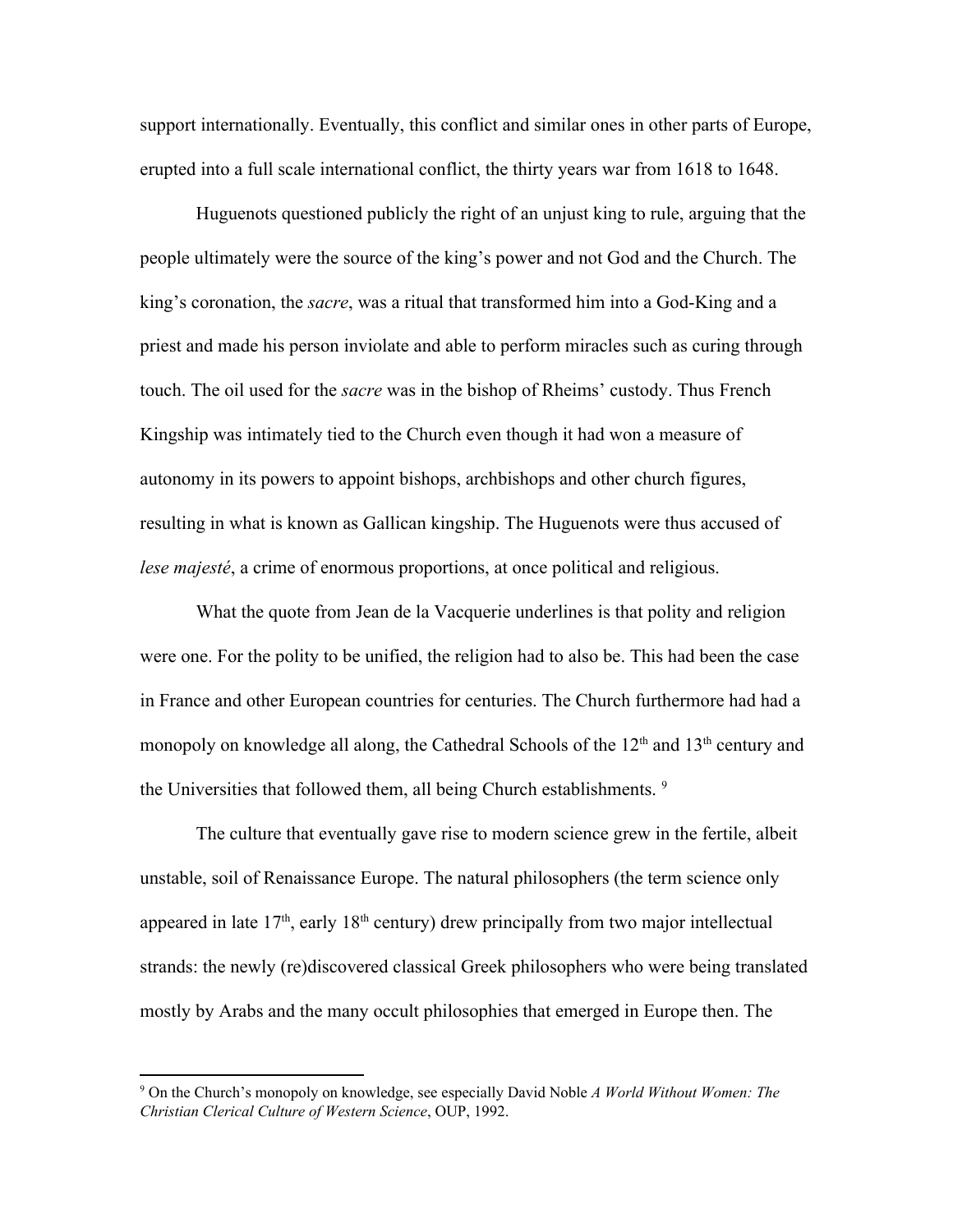writings of Aristotle, as translated and commented upon by Ibn Rushd (Averroes), were particularly influential, opening a whole area of *natural* explanation for phenomena, utilizing reason. Averroes' works were declared heretical by the Pope in 1277, indicating that the rise of a mode of inquiry independent from Church control was threatening to the Church. This led the great synthesizer of Christian theology and Aristotle, St. Thomas Aquinas, to lay down his pen at the age of 40 and recant his writings. Averroes, however, continued to be taught in the more independent Italian principalities such as Padua and Bologna. Both Copernicus and Galileo studied at Padua.

Later, with the Renaissance proper, other texts appeared in Europe due to both the fall of Constantinople to the Turks in 1453 and the expulsion of the Jews from Spain in 1492. Many Greek scholars left Constantinople for Europe after 1453. The writings of a mythical ancient Egyptian magician/sage, Hermes Trismegistus became widely circulated and influential in certain circles at that time. So did the introduction of a Jewish mystical system, Kabbalah, which was taken over by Pico della Mirandola, Ficino, Agrippa, Giorgi and Reuchlin in late  $15<sup>th</sup>$  and early  $16<sup>th</sup>$  century, and given a thin Christian veneer. <sup>10</sup> Christian Cabala, Hermeticism, the works of Arab physicians and Alchemy, Neoplatonism, as well as the practical knowledge of many popular wise women and men, were the main ingredients in various Renaissance trends referred to as "occult philosophy". Magic, that is the effecting of transformations in this world through

<sup>10</sup> Frances Yates, in her book *The Occult Philosophy in the Elizabethan Age*, Routledge, 1979, points out that the first Christian Cabala was written in Spain in the  $13<sup>th</sup>$  century, that is contemporarily with the flowering of Jewish Kabbalah, by Ramon Lull in 1274. Lull wrote in Arabic and did not use the Jewish letters so important in Jewish Kabbalah. Pico and Ficino, though, used Jewish letters and the mysticism of their number (*gematria*). Lull was the first to argue that the Tetragrammaton , using Cabalistic method, revealed the name of Jesus, thus proving that it was the name of the Messiah through ancient Jewish texts. Pico and Ficino followed in this path.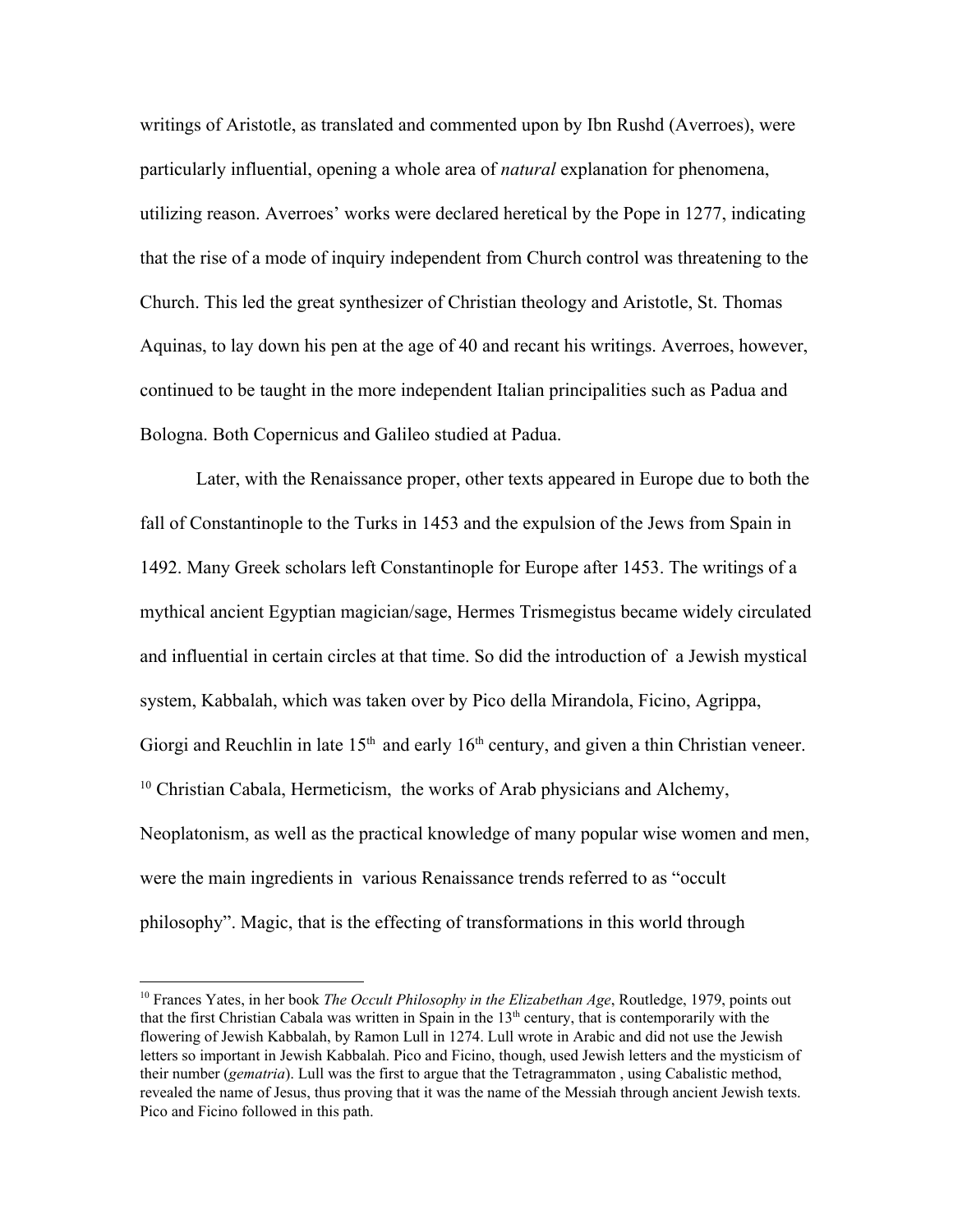incantations and the manipulation of certain objects, was an important part of this movement. In England the leader of Elizabethan Renaissance was the Christian cabalist John Dee, (1527-1608).

This body of thought claimed to be built on the common ground of all the traditions known to that world, namely Christianity, Judaism, Islam and Gentile (or pagan). The first Christian cabalist, Ramon Lull, writes at the same time that Moses de Leon is writing the greatest Jewish Kabbalist text, the Zohar, around 1274.<sup>11</sup> Lull's work is a direct influence on the later  $15<sup>th</sup>$  century occult philosophers. In this work, the then universally believed theory of the four elements, earth, water, air, and fire with their corresponding qualities of cold, moist, dry and hot is expounded. These elements and qualities pervade the terrestrial plane as well as the astral plane. The planets and the twelve signs of the zodiac had predominantly cold, moist, dry or hot influences, thus linking the human, natural and celestial spheres in a single and continuous domain.

This non-dualist cosmology characterized occult philosophy throughout its history. It soon, however, incurred the condemnation of the Church. It was associated with magic since it involved the manipulation of elements of the world along with incantations and other acts to effect transformations in the world and in the philosopher himself.<sup>12</sup> This was particularly true of alchemy. Christian doctrine recognized two kinds of efficient causes of events: one through natural causes and the other through signs or

<sup>11</sup> On the Zohar and Jewish Kabbalah see especially Gershom Scholem *Major Trends in Jewish Mysticism* New York, Schocken Books, 1995 (1946) and Lawrence Fine ed. *Essential Papers on Kabbalah* New York University Press, 1995.

Frances Yates remarks that through Kabbalah, Jewish mysticism had a profound influence on the occult philosophy of the Renaissance.

 $12$  All the known occult philosophers were men; this does not mean that women did not participate but they have disappeared from the record. Women, however, were predominant in popular magic and healing.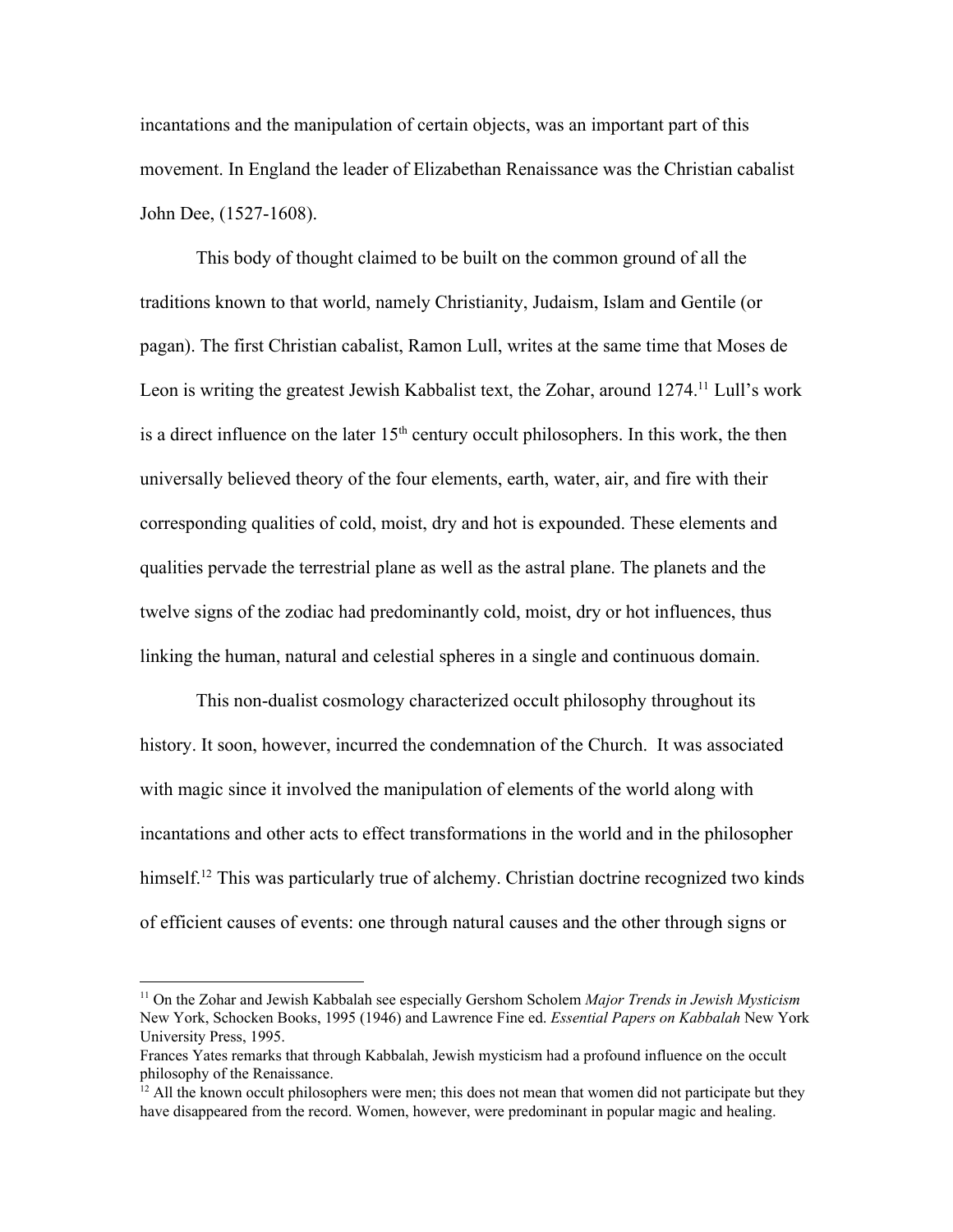symbols. However, only church designated signs were effective. Other signs, according to Aquinas, were superstitious although he did recognize that formally nothing could differentiate them.  $^{13}$  Europe was (and to some extent still is) full of objects and places that were firmly believed to be efficacious in the cure of a variety of disorders and complaints. These were mostly places and objects sacralized by the power of the saints or relics. One important such object was the oil in the *ampolla* in the custody of the archbishop of Rheims in France with which the king was anointed and transformed into a god-King. Thus for Catholics, the differentiation between an efficacious Christian symbol and an inefficacious superstitious and always potentially satanic one was crucial.

The occult philosophers' use of magic opened them to the allegation that they were practicing black magic; that they were dangerous persons. They did not restrict themselves only to those places and objects authorized by the Church as being efficacious. From the point of view of the Church, they were thus engaged in superstitious and potentially satanic practices, that is in magic. This associated them with the witches whom the Pope had declared heretics in 1484. 14

This corresponded to the time when Pico della Mirandola, Ficino and Giorgi were writing their Christian cabalistic and hermetic texts and making them known in Rome. The association of the occult philosophers with the witches led to their demise, swept in the craze of the witch hunts of the  $16<sup>th</sup>$  and  $17<sup>th</sup>$  century. Like popular magic, occult philosophy and magic did not restrict the efficacy of signs to those authorized by the

<sup>&</sup>lt;sup>13</sup> See Nicole Belmont "Superstition and popular religion in Western societies" in M. Izard and P. Smith eds. *Between Belief and Transgression: Structuralist essays in religion, history, and myth.* Chicago University Press, 1982:9-23.

<sup>14</sup> See David Noble *A World Without Women: The Christian Clerical Culture of Western Science*, Oxford University Press, 1992.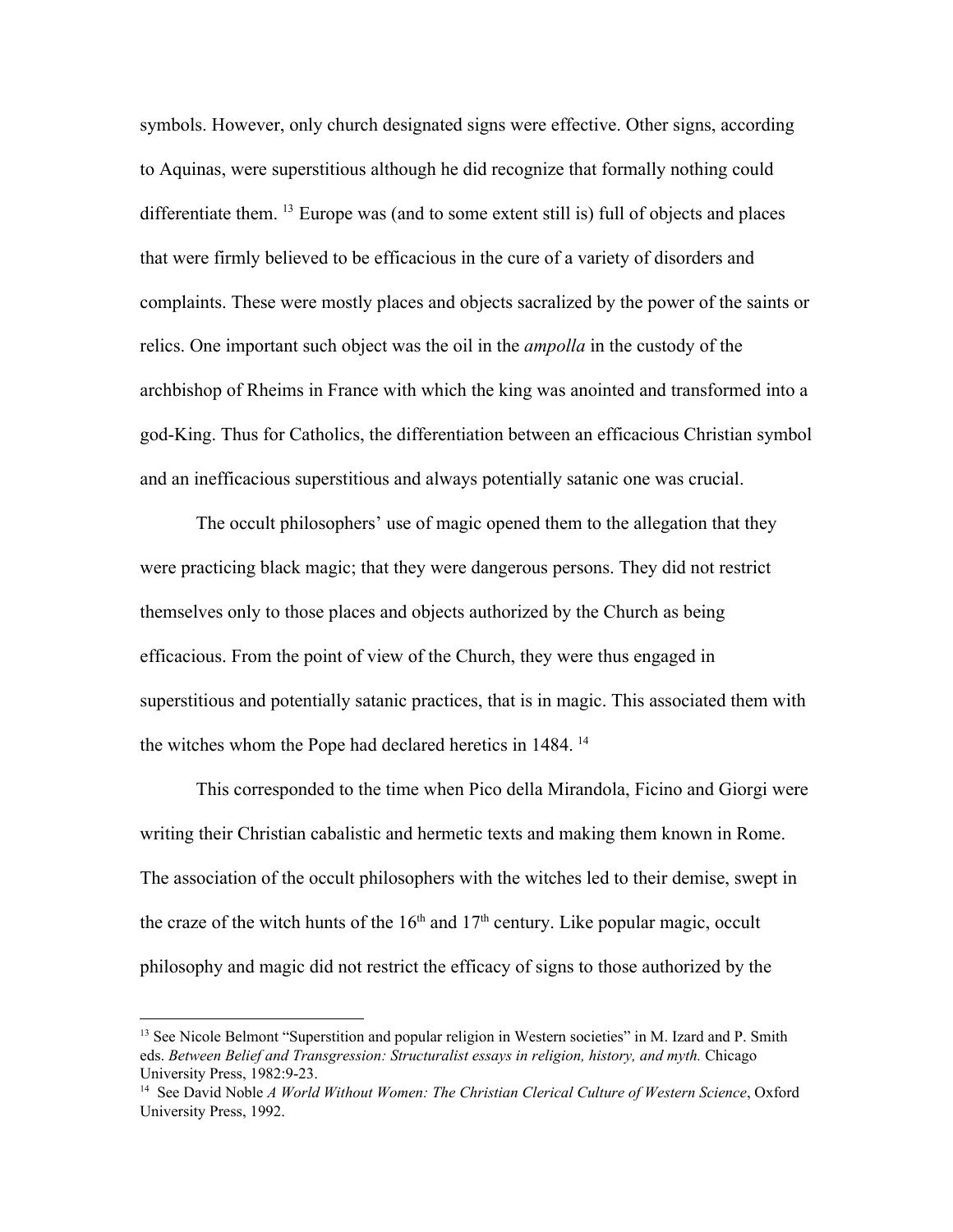Church, but rather saw the whole of nature as alive, infused with spirits, angels and demons. The same elements with their corresponding qualities pervaded the world, both terrestrial and astral, as well as humans, both in their bodies and their psyches. 15

The 'breach of faith towards everything that is' of modern science was prefigured in the works of certain reformers, particularly that of Huldricht Zwingli. Zwingly postulated two radically separate aspects of reality, namely what is intrinsically so or the literal and what is symbolically true, which refers to the invisible deity.<sup>16</sup> In this Protestant worldview, God and humans could only be united in the mind through belief and faith, whereas God and the external world became radically estranged.

For both Protestants and Catholics, the witches and the occult philosophers became heretics. Both Protestants and Catholics unleashed their respective inquisitions against those two groups.  $17$  For Protestants, the Catholics were lumped with the practitioners of magic. It attacked not only the cult of relics and other sacred objects with magical properties, and the buying of indulgences, but labeled the core sacrament of the Eucharist as superstitious and pure magic. Protestants insisted on the metaphorical nature of transubstantiation, where the wafer and the wine recalled Christ's sacrifice. The Protestants rejected the Catholic doctrine of an actual transformation into the body and

<sup>&</sup>lt;sup>15</sup> This aspect of Renaissance occult philosophy and popular magic has been stressed Carolyn Merchant in her book *The Death of Nature: Women, Ecology and the Scientific Revolution*, Harper & Row, 1980. <sup>16</sup> On this see Jit Singh Uberoi *Science and Culture*, Delhi, Oxford University Press, 1978. See also P. Burke "Historians, anthropologists, and symbols" in E. Ohnuki-Tierney ed. *Culture Through Time* Stanford Uiversity Press, 1990.

<sup>17</sup> Francois Bayrou in his book *Ils portaient l'écharpe blanche: l'aventure des premiers réformés, des guerres de religions a l'édit de Nantes, de la Révocation a la Révolution* (Patis: Berbard Grasset 1998) gives evidence for the existence of both Protestant and Catholic Inquisitions.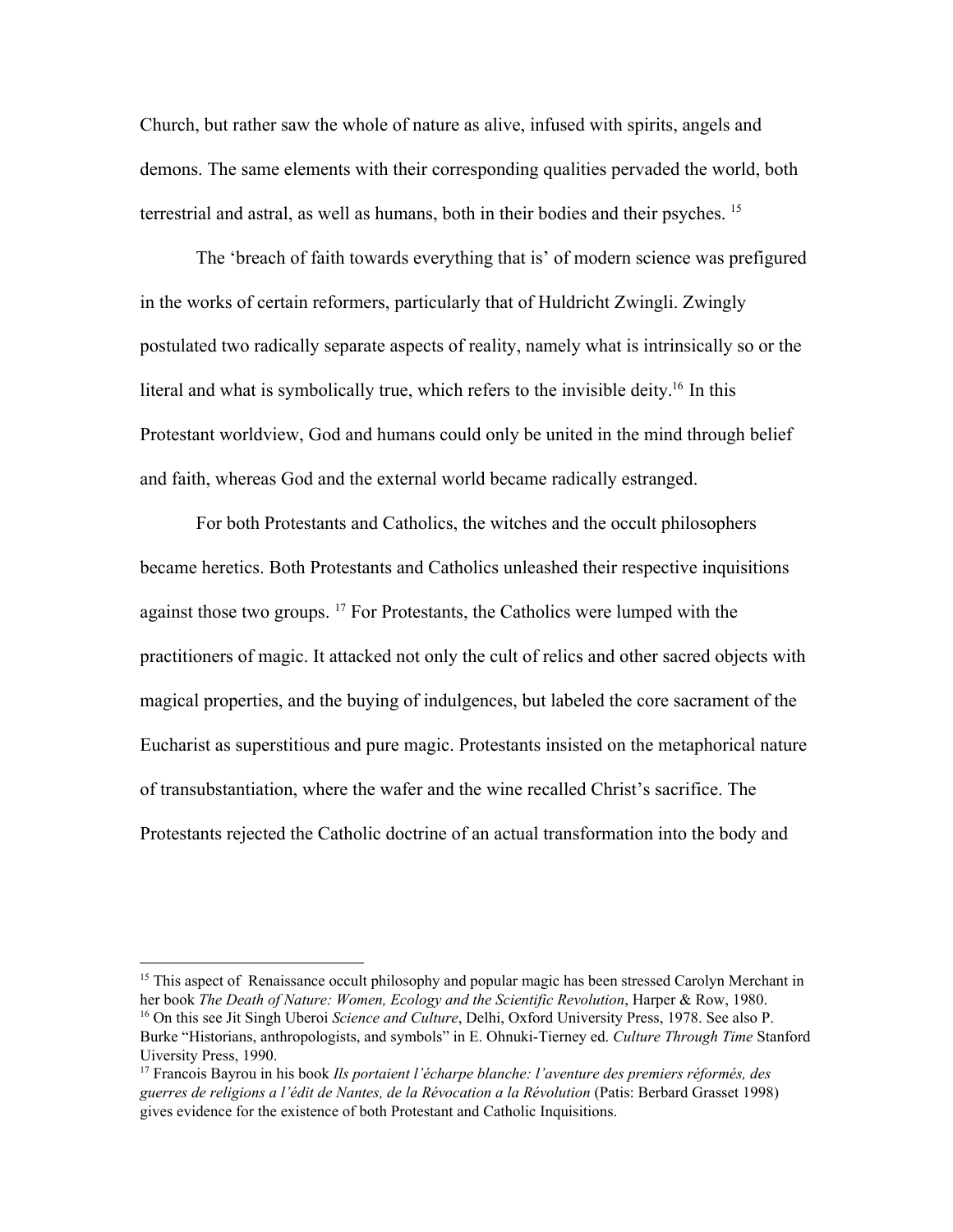blood of Christ. And of course for the Catholics, the Protestants were heretics to be exterminated and purified, if they could not be converted.

The  $16<sup>th</sup>$  and  $17<sup>th</sup>$  century were thus marked by the violence of the witch-hunts and of the wars of religion. With the assassination of Henri IV, formerly Henri de Navarre, in 1610, France's efforts to restore stability by protecting some limited rights for the Huguenots, had failed. Henri IV's Edit de Nantes signed in 1598 began to be dismantled and this paved the way for the later persecution of the Huguenots by Louis XIV and their eventual expulsion from France at the end of the  $17<sup>th</sup>$  century. And as Holt argues persuasively, the Edit de Nantes did not represent an early attempt at a pluralistic state. This was never Henri IV intention. He only was buying the time it would take to bring the Huguenots back to the true faith and reunify his kingdom. Henri IV could not imagine a kingdom divided religiously. According to Holt, his conversion to Catholicism was genuine and not motivated solely by political concerns. Henri IV, along with the great majority of his countrymen believed in "one faith, one law, one king" (*une foi, une loi, un roi*).

## **A new nonreligious certainty.**

The Catholic priest Marin Mersenne, close associate of Descartes and co-founder of the French Académie, paved the way for Descartes' dualist and mechanical philosophy by publishing in Paris his *Quaestiones in Genesim* in 1623. In this work he devoted particular attention to the attack on Giorgi's occult philosophy as well as on that of the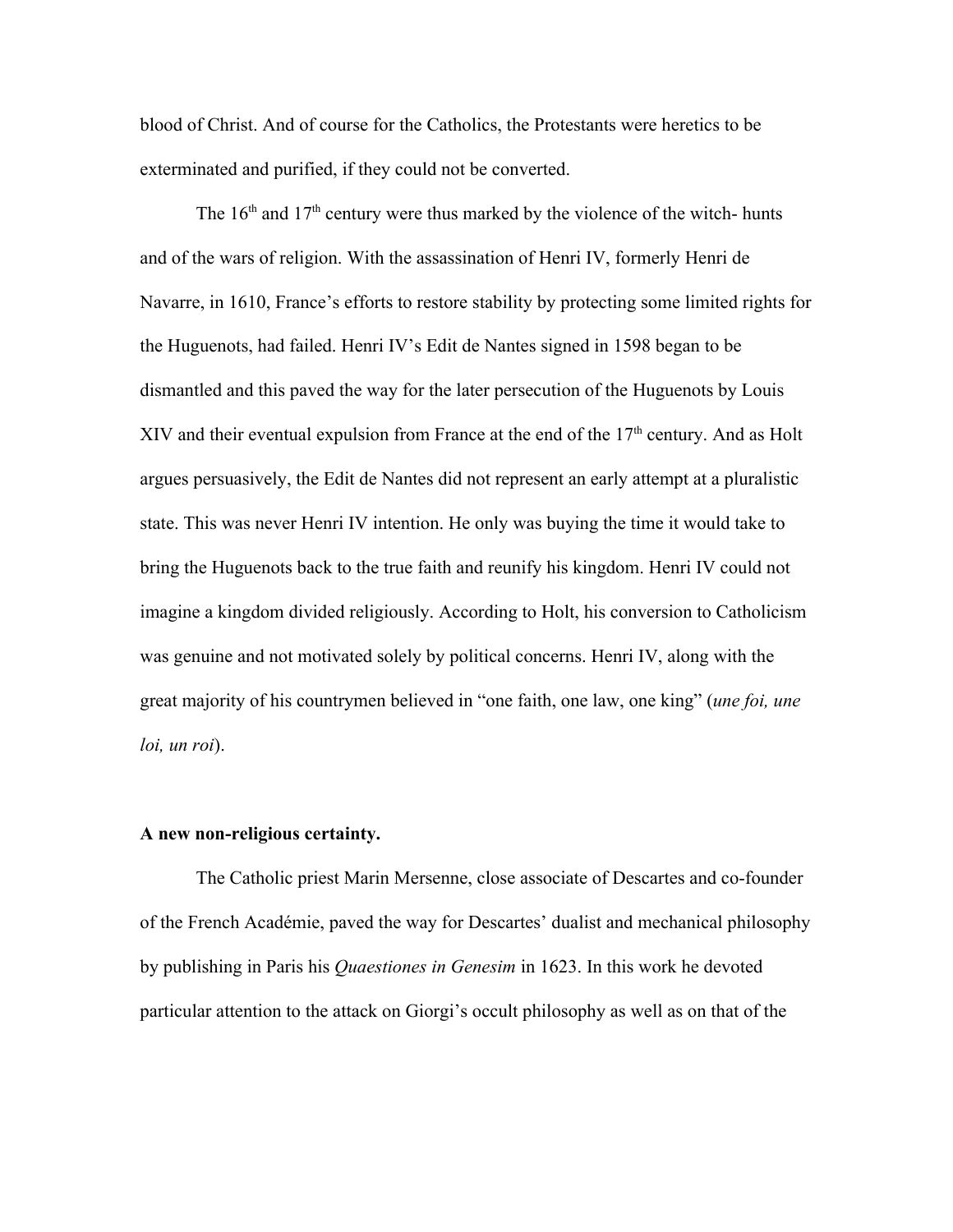English occult philosopher Fludd and his Rosicrucian movement, both profoundly influenced by Christian Cabala. As Frances Yates articulates it:

By eliminating Giorgi and all that he stood for in Renaissance tradition, Mersenne banished the astral linkings of universal harmony, cutting off at the roots the connections of the psyche with the cosmos. This appeased the witch-hunters and made the world safe for Descartes, which was what Mersenne was nervously trying to do. $18$ 

This corresponded to the early phase of the thirty years war and to the height of the witch-hunts.

Stephen Toulmin in his book *Cosmopolis* gives us the context of Descartes' life. 19 Toulmin focuses only on the conflict between Protestants and Catholics and in particular on Henri IV's assassination and the thirty years war, both of which touched Descartes' life directly. It is, however, vital to include also the attack on occult Renaissance philosophy and its successful erasure through the witch-hunts as part of that context. Descartes' dualistic and mechanical philosophy was the antithesis of that of the occult philosophers. It was clear by this time that a non-dualistic, vitalistic philosophy was doomed, as the occult philosophers were being doomed along with the witches. With the defeat of occult philosophy, there only remained the two Christian churches with their intractable insistence on possessing the one truth, locked in an irresolvable political and epistemological deadlock.

Descartes built his philosophy on the epistemological terrain the two warring Protestant and Catholic factions had in common. That common terrain was the realm of natural causes that could be explained by the use of reason. This terrain was separate

<sup>18</sup> Yates, Op. Cit:174.

<sup>19</sup> Stephen Toulmin *Cosmopolis: The Hidden Agenda of Modernity*, The Free Press, 1990.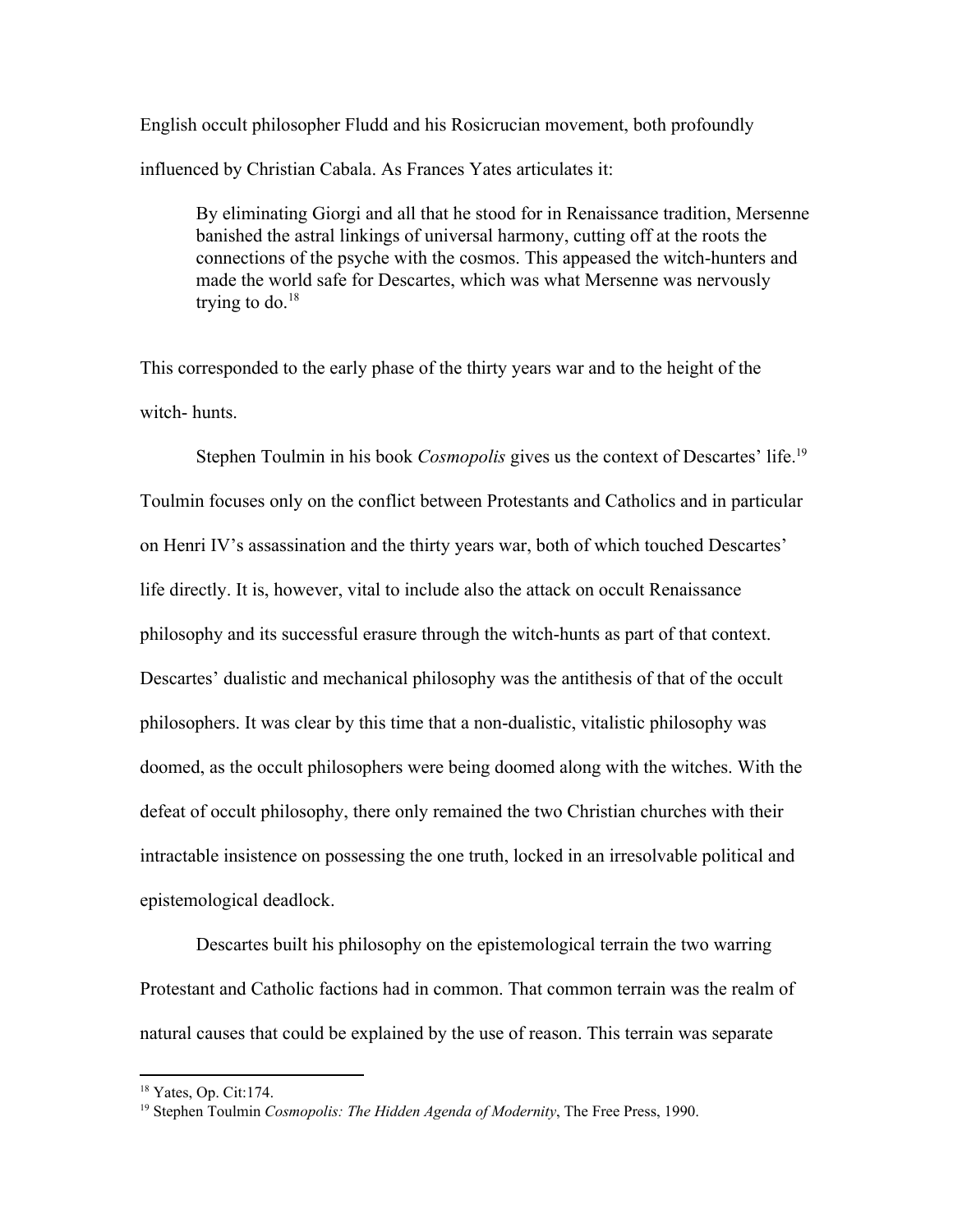from the world of signs for both Catholics and Protestants, albeit in different ways. For the Catholics, the world of signs was one in which the power of the saints resided in certain object or places, that is in the world itself, but unlike occult philosophy, not in the rest of the world and especially not in places not authorized by the Church. For the Protestants, the world of signs referred only to human linguistic metaphors, products of the mind, and could not inhere in the world itself.

The success of the new mechanistic dualistic philosophy was in great part due to the fact that, unlike occult philosophy, this philosophy did not challenge either Protestant or Catholic doctrines. It rather established itself in the epistemological space that they shared. According to the Finnish philosopher Georg von Wright (who succeeded Wittgenstein at Cambridge), with this move "[t]he new science [became] a welcome ally in fighting heresies and exorcising the inferior ghosts, leaving the one superghost, the Christian Trinitarian God, sovereign ruler of the universe." 20

In the maelstrom of early  $17<sup>th</sup>$  century, escaping the wrath of the inquisition and escaping from the deadlock between the two warring factions of Christianity, were not only epistemological moves, but survival tactics. These moves were eminently political, and as argued by Toulmin, consciously undertaken to restore the fractured certainty and unity without which Europe could not imagine itself.

It remained for Robert Boyle to operationalize and institutionalize this philosophy. Boyle had to clearly and decisively distance himself from his alchemical past. This he did through several moves. One was to make the laboratory a public space

<sup>20</sup> Georg H. von Wright "Images of Science and Forms of Rationality" in S.J. Doorman ed. *Images of Science: Scientific Practice and the Public*, Aldershot Brookfield, Hong Kong, Singapore, Sydney: Gower; 1991:17.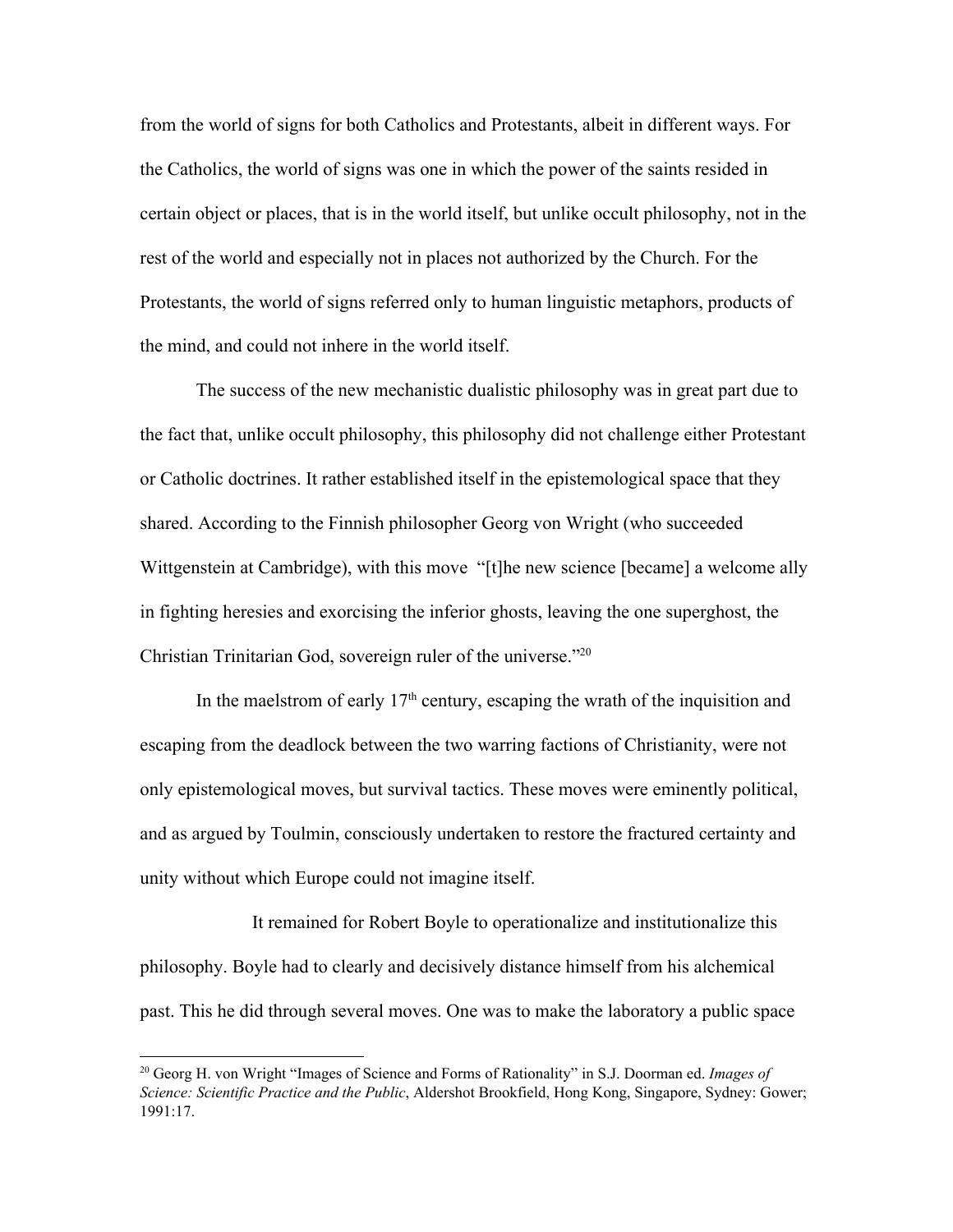whereas for occult philosophers it had been a secret, private space. In this public space he devised the method of public witnessing, inspired by courtroom procedures, in order to establish through consensus what had happened in the experiment. This was the foundation upon which he would build his method: the *matter of fact*. In this manner, both the suspicion of occultism and the skepticism of reliance on the fallible senses were addressed. The witnessing by several reliable persons resolved the limitations of the fallible senses. Boyle's modest witness had to be a gentleman of good reputation, which meant he could not be suspected of occult leanings.<sup>21</sup> The modest witness could not be a woman since her modesty was of the body and not of the mind.<sup>22</sup> Furthermore, women had been so closely associated with the so-called enthusiast movements in Interregnum England, that any association with women risked tainting the enterprise. Furthermore, according to David Noble, the association between women and heresy dated back to the earlier association of women and the Cathars whom the Church exterminated in the 13<sup>th</sup> century. Such an association had resurfaced with the witches and the enthusiast movements where women were highly visible. Thus, the men of science's flight from heresy was also a flight from women.<sup>23</sup> The first woman to gain entrance into the Royal Society did so only in 1940!

The use of instruments to question nature had been advocated already by Francis Bacon, an alchemist and natural philosopher. By taking the instrument out of the study of the alchemist and into Boyle's public laboratory, Boyle simultaneously took the

<sup>&</sup>lt;sup>21</sup> On Boyle's method see Steven Shapin and Simon Schaffer *Leviathan and the Air-Pump: Hobbes, Boyle, and the Experimental Life.* Princeton University Press; 1985.

<sup>&</sup>lt;sup>22</sup> On this see especially Donna Haraway *Modest* Witness@Second Millenium. *FemaleMan\_Meets\_OncoMouseTM*, Routledge, 1997:2345.

<sup>&</sup>lt;sup>23</sup> On this see David Noble Op. Cit. 206, 211.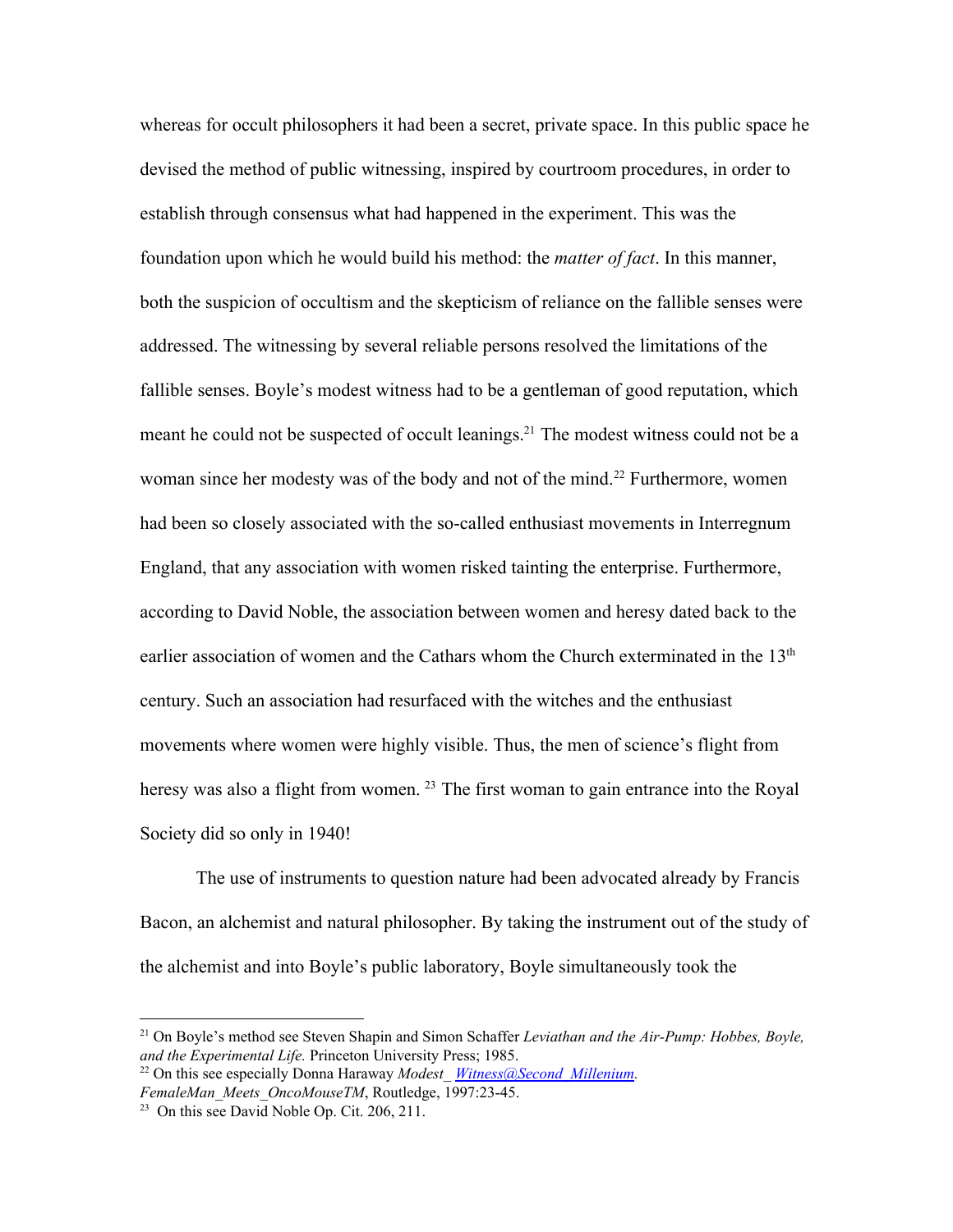experimenter out of the equation. No longer was the manipulation of matter to be also a refinement of the philosopher's soul. The breach of faith towards everything that is was operationalized. The modesty of the witness meant his self-effacing manner and his restraint. In the laboratory, talk of religion and politics was strictly out of bounds as were *ad hominen* criticisms. The aim was to eliminate human bias, whether due to politics, religion or the senses. All of the three 'technologies' employed by Boyle, $^{24}$  the material one, namely the use of a machine, the air-pump, to produce facts; the social one, namely who the modest witnesses were to be; and the literary one to make known the findings to non witnesses, namely the style of writing which today we call the 'objective' style. All three had as their goal to hear nature herself speak directly. To establish a method that would be a perfect 'mirror of nature'. Through this method, certain knowledge could be established in a manner that totally separated it from the religious and political sphere where conflicts raged.

Boyle also refined what he meant by the material world when he declared that his use of the word "vacuum" left out all metaphysical considerations. He defined it as referring to the glass sphere of his air-pump when all the air had been evacuated. What else there could be inside it, he declared to be a *metaphysical* issue, outside of the domain of experimental science.

The aim here again was to avoid irresolvable conflict such as the one that raged at the time among experimenters between vacuists and plenists. With this new epistemological boundary, Boyle not only separated out his science from religion and

 $24$  The terminology is Shapin and Schaffer's, Op. Cit. Chapter 2.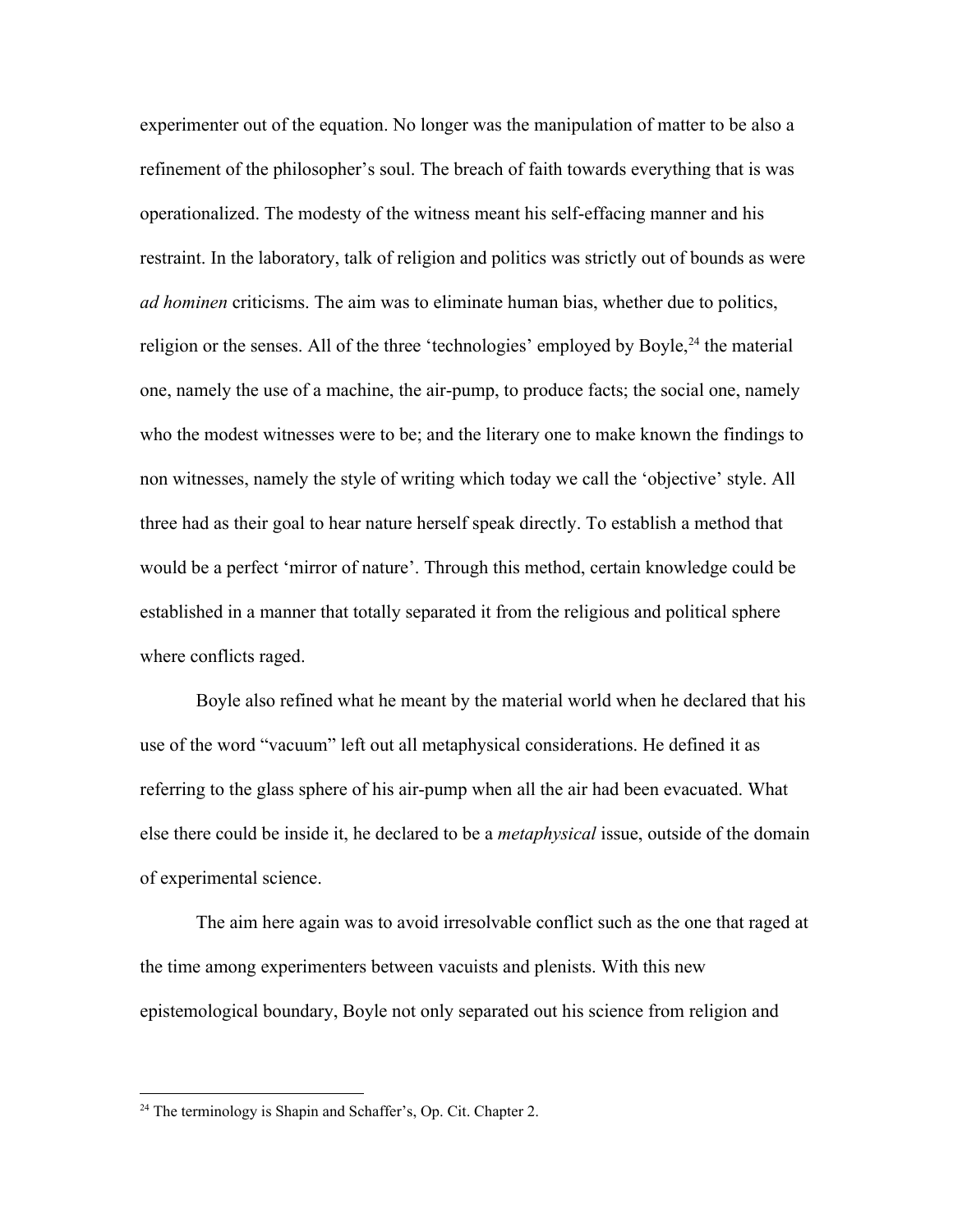politics but also from philosophy. Here again he operationalized the extreme dualism and materialism of Descartes. This method was exceptionally fruitful and was thus imitated by those who inquired into human affairs. They called themselves eventually the "social sciences", highlighting their template. The arts and humanities were separated out since the three technologies did not apply in that realm. Thus was created the fragmentation of fields of knowledge and the pursuit of knowledge for knowledge's sake. This new method gave birth to the sundering of life and knowledge.

The shift to the pursuit of wisdom need not jettison the rigor, precision and clarity that the scientific method has given us. The pursuit of wisdom will require the same rigor, precision and clarity to the refining of the self. Integration of self and world, and self and other, of mind, heart and spirit, need not mean the jettisoning of these hallmarks of modern science. They will rather build in ethical and aesthetic considerations that will transform knowledge into wisdom. And as Nicholas Maxwell has argued in a recent paper, this integration will always be local since life's conditions are experienced differently in different places (and times).<sup>25</sup> A move from knowledge to wisdom means also a move from certainty to pluralism.

## **Part II: The Integration of the Self.**

<sup>25</sup> Nicholas Maxwell "From Knowledge to Wisdom: The Need for an Academic Revolution" nd.